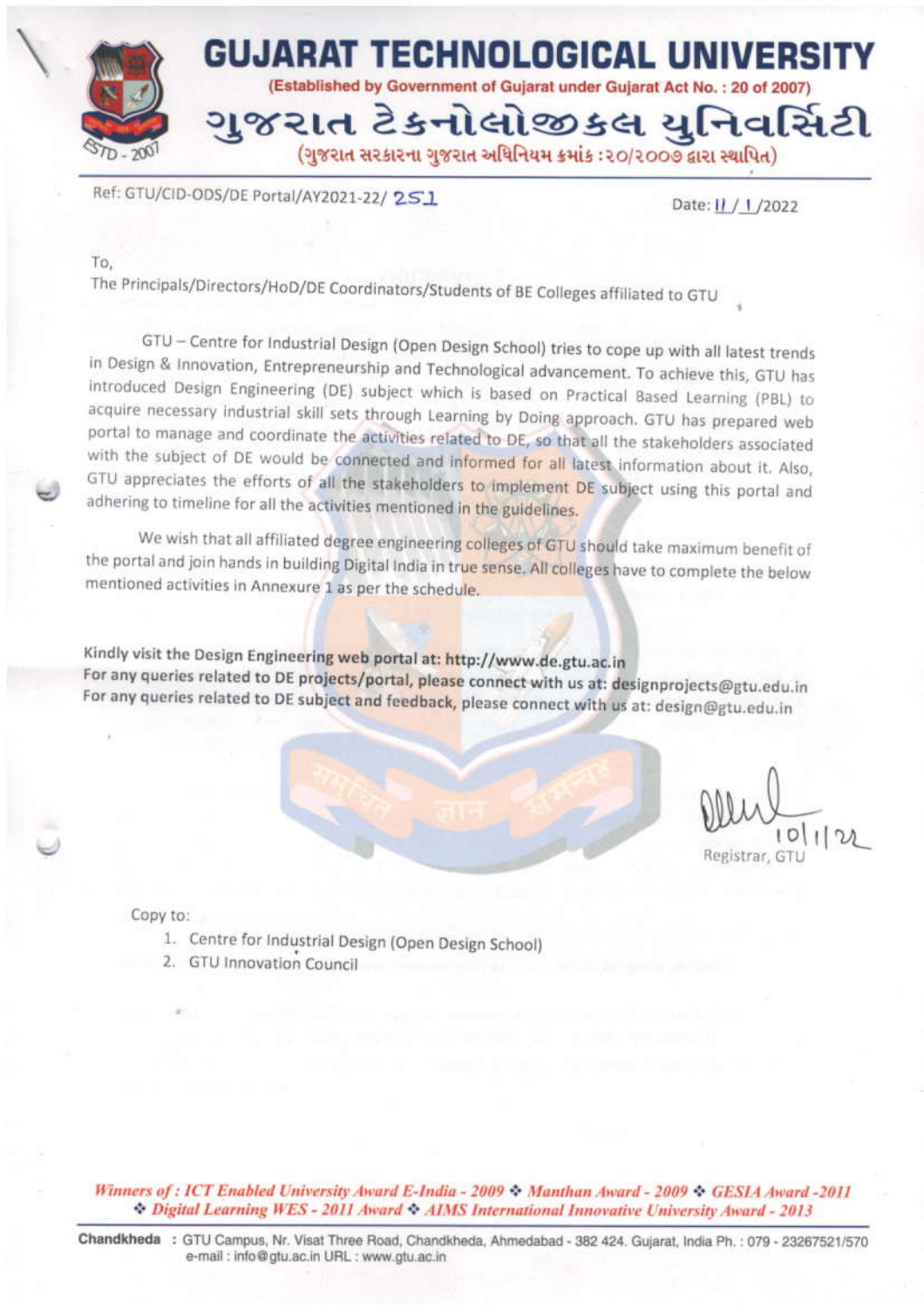

## Annexure 1

Instructions for all BE colleges affiliated to GTU:

(Important guidelines for students, guide, DE coordinators, HOD, Principal)

- 1. Registration for Student Team, Faculty member/Guide and Design Coordinator is open for this summer 2021 (Even) semester on the DE portal at http://www.de.gtu.ac.in. (Note: To guide Design Engineering projects, faculty member must be trained at the FDP organized by GTU). With new project, student may make newer team and there is no limitation on number of team members allowed, but guide needs to ensure involvement of each team member and have equal amount of work in the project.
- > Students of 4<sup>th</sup> semester need to take new project other than 3rd semester project, so they need to enter new project details of 4th semester. The project topic is branch specific using Reverse Engineering methodology. For more details, kindly refer 4th semester module guidelines available on DE portal under academic tab.
- > Students of 6th semester can continue their 5th semester project, so do not need to enter details again. But who are taking new project (Only if 5th semester project is completed and allowed by their HOD/Guide) in 6th semester, need to enter new project details. For more details, kindly refer 6th semester module guidelines available on DE portal under academic tab.
- 2. Each College also needs to assign one Design Coordinator (one per college, not branch wise) who is trained at the FDP organized by GTU, for managing and coordinating the activities related to DE. Design Coordinator also need to register on DE portal. Design Coordinator will be the only point of contact with GTU Design Team for any queries or suggestions. He/she will be responsible for the student's progress for Design Engineering projects as per timeline/schedule.
- 3. All the guidelines, circular, latest news related to DE are and will be available on portal.
- 4. Study material, canvases and other formats are also available on this portal for DE subject. We timely update the study material and formats as per the requirements and new developments, so all stakeholders are advised to visit the portal frequently for latest information and update.

Winners of : ICT Enabled University Award E-India - 2009 & Manthan Award - 2009 & GESIA Award -2011 Digital Learning WES - 2011 Award & AIMS International Innovative University Award - 2013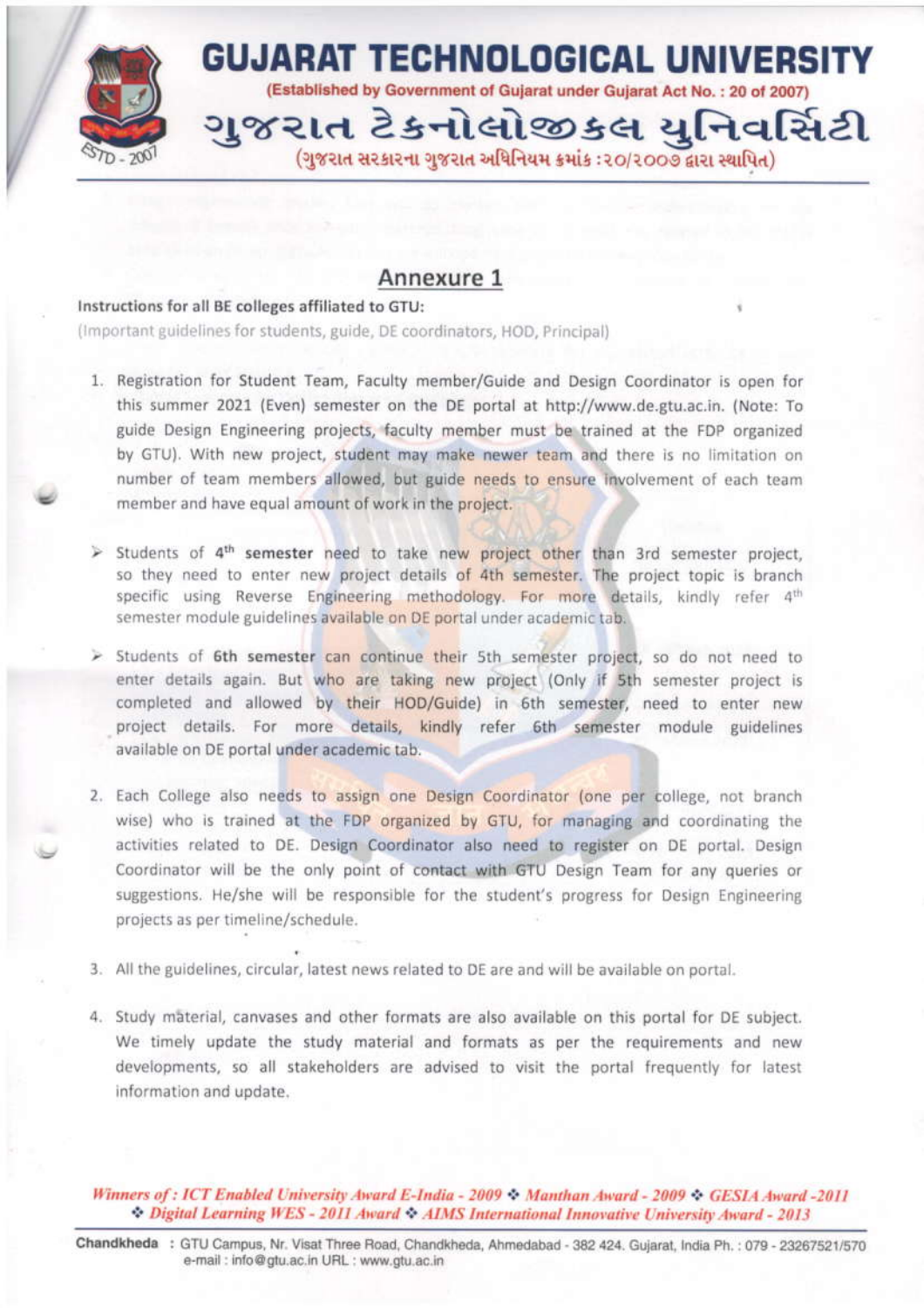

- 5. Design engineering related blog will be started soon for better understanding on the subject. If anyone finds the good material, blog, case study, news etc. related to DE, please send to us on design@gtu.edu.in and we will update it on portal for everyone to use.
- 6. Colleges need to send us the reports of events, case studies, achievements in relation with DE to be uploaded on DE portal.
- 7. Every college need to strictly adhere to below schedule for DE related activities as even semester in AY 2020-21.
- \* Tentative Schedule for Design Engineering Module:

| Task           | Activity related to DE for AY 2021 - 22<br>(Summer 2021/Even Semester) | Timeline                         |  |  |
|----------------|------------------------------------------------------------------------|----------------------------------|--|--|
| 1.             | Registration for Team/Guide/DE Coordinator                             | Till 15 <sup>th</sup> Feb 2022   |  |  |
| $\mathbf{2}$ . | Problem Definition/Project title                                       |                                  |  |  |
|                | 3.1 Domain selection                                                   |                                  |  |  |
|                | 3.2 Reverse Engineering                                                |                                  |  |  |
|                | 3.3 Observation                                                        | Till 20 <sup>th</sup> Feb 2022   |  |  |
|                | 3.4 Empathy Canvas - Mind Mapping                                      |                                  |  |  |
|                | 3.5 Prior Art Search (PAS)                                             |                                  |  |  |
| 3.             | Assessment-1                                                           |                                  |  |  |
| 4.             | Ideation (Canvas, PAS)                                                 | 20 <sup>th</sup> March 2022      |  |  |
| 5.             | Product Development Canvas (PDC) & User Feedback                       |                                  |  |  |
|                | 5.1 Learning Needs Matrix (LNM)                                        |                                  |  |  |
| 6.             | Assessment - II                                                        | Till 20 <sup>th</sup> April 2022 |  |  |
| 7.             | Rough Prototyping & Iteration.                                         |                                  |  |  |
| 8.             | Assessment - III                                                       | Till 10 <sup>th</sup> May 2022   |  |  |
| 9.             | Report Submission, Generation of project certificate                   | Till 20th May 2022               |  |  |

## **FOR 4th SEMESTER**

Winners of: ICT Enabled University Award E-India - 2009 > Manthan Award - 2009 > GESIA Award - 2011 Digital Learning WES - 2011 Award & AIMS International Innovative University Award - 2013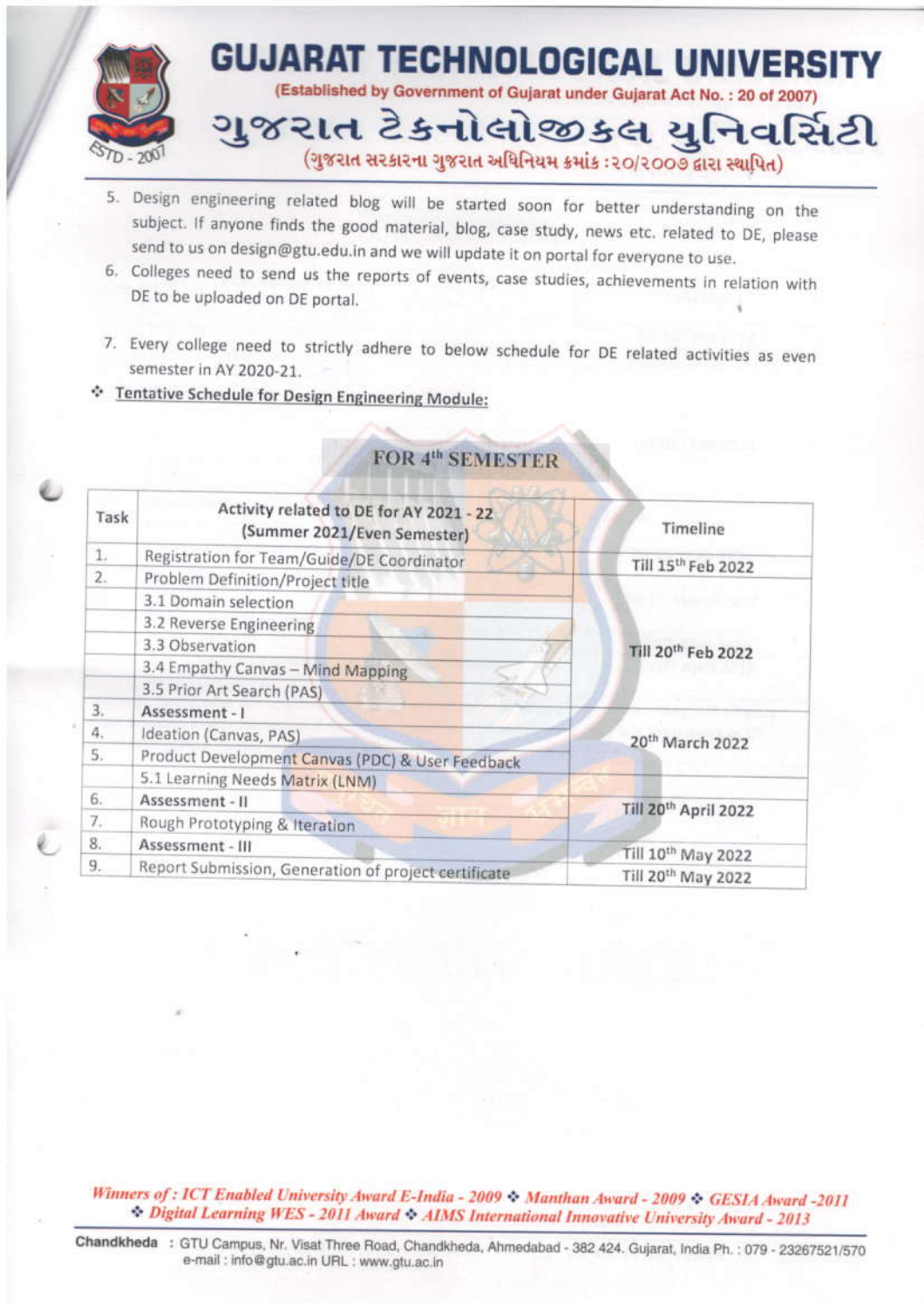

## FOR 6th SEMESTER

| Task         | Activity related to DE for AY 2021 - 22<br>(Summer 2021/Even Semester)    | Timeline                        |  |  |
|--------------|---------------------------------------------------------------------------|---------------------------------|--|--|
| 1.           | Registration for Team/Guide/DE Coordinator<br>(If new Project)            | Till 31 <sup>st</sup> Jan 2022  |  |  |
| $\mathbb{Z}$ | Problem Definition/Project title<br>(If new Project)                      | Till 10 <sup>th</sup> Feb 2022  |  |  |
|              | 3.1 Domain selection                                                      |                                 |  |  |
|              | 3.2 Observation                                                           |                                 |  |  |
|              | 3.3 Empathy Canvas - Mind Mapping                                         |                                 |  |  |
|              | 3.4 Prior Art Search (PAS)                                                |                                 |  |  |
| 3.           | Assessment - I                                                            |                                 |  |  |
| 4.           | Ideation (Canvas, PAS)                                                    |                                 |  |  |
| 5.           | Product Development Canvas (PDC) & User Feedback                          | Till 25 <sup>th</sup> Feb 2022  |  |  |
|              | 5.1 Learning Needs Matrix (LNM) & Detailed Design                         |                                 |  |  |
| 6.           | Assessment - II                                                           | Till 5 <sup>th</sup> March 2022 |  |  |
| 7.           | Working Model / Prototype / Testing                                       |                                 |  |  |
| 8.           | Assessment - III                                                          | Till 5th April 2022             |  |  |
| 9.           | Report Submission, Plagiarism check, Generation of<br>project certificate | Till 10th April 2022            |  |  |

start working from Ideation or Product Development phase (where they left their work in 5<sup>th</sup> sem) till working model as per above schedule and guidelines of DE-2B

Winners of: ICT Enabled University Award E-India - 2009 \* Manthan Award - 2009 \* GESIA Award - 2011 Digital Learning WES - 2011 Award & AIMS International Innovative University Award - 2013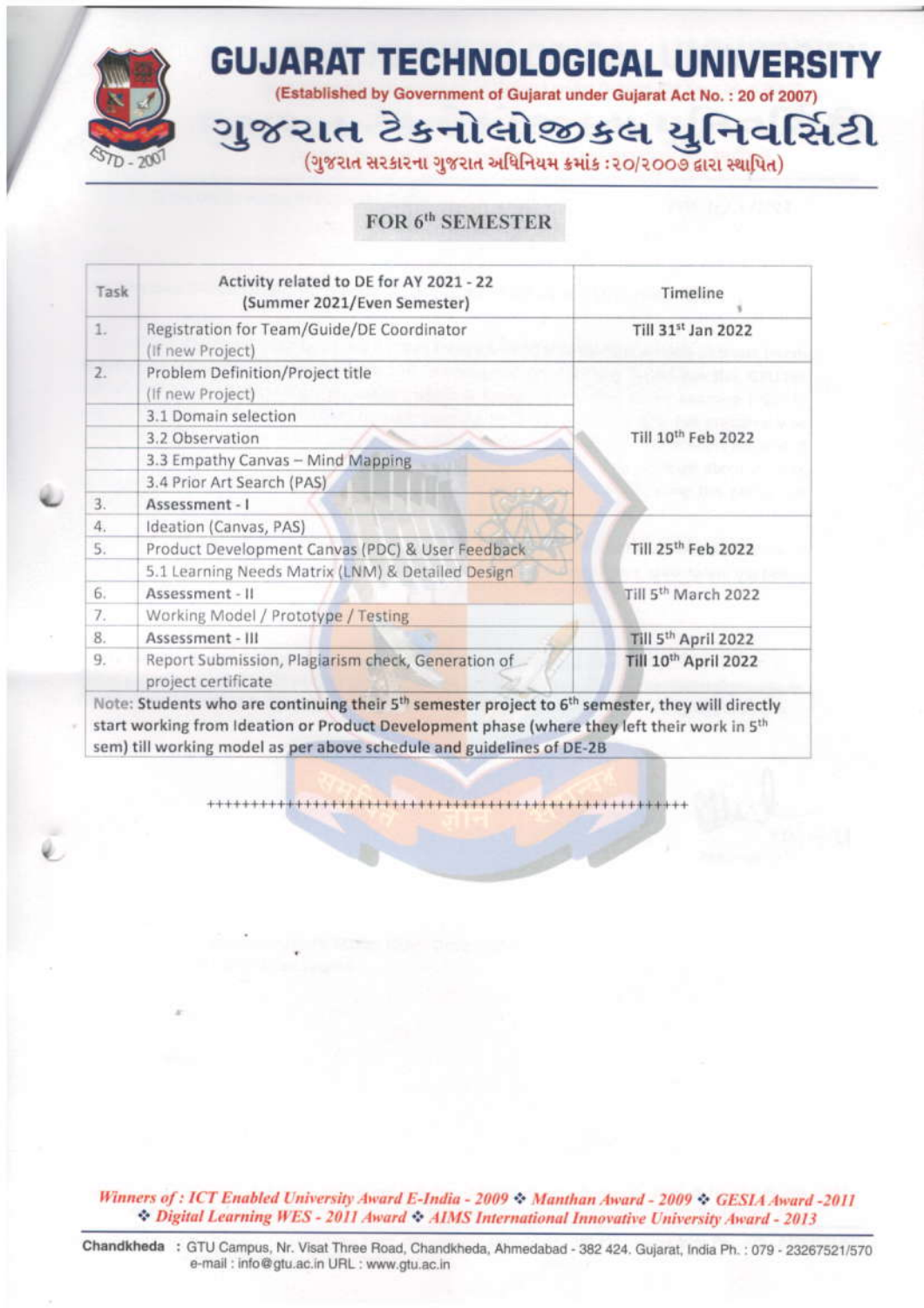## **GUJARAT TECHNOLOGICAL UNIVERSITY**

No. GTU/AC/even-term/2021/ 5859

**B** Arch

M Arch

M Arch

**BID** 

4

5

6

VI.

VIII. X

 $\mathop{\mathrm{II}}% \nolimits_{\mathop{\mathrm{II}}% \nolimits} \mathop{\mathrm{II}}% \nolimits_{\mathop{\mathrm{II}}% \nolimits} \mathop{\mathrm{II}}% \nolimits_{\mathop{\mathrm{II}}% \nolimits} \mathop{\mathrm{II}}% \nolimits_{\mathop{\mathrm{II}}% \nolimits} \mathop{\mathrm{II}}% \nolimits_{\mathop{\mathrm{II}}% \nolimits} \mathop{\mathrm{II}}% \nolimits_{\mathop{\mathrm{II}}% \nolimits} \mathop{\mathrm{II}}% \nolimits_{\mathop{\mathrm{II}}% \nolimits} \mathop{\mathrm{II}}% \nolimits_{\mathop{\mathrm{II}}% \$ 

IV

VI, VIII

Even

Even

Even

Even

 $\overline{\phantom{a}}$ 

Provisional Academic Calendar - 2021-22 (Even Term) **Term End Starting Date** Sem/Year Term Sr. No Course 24-Jun-22<br>10-May-22<br>31-Mar-22 28-Feb-22 DE T Even 17-Jan-22<br>18-Oct-21 DE IV Even VI. VIII DE Even  $9 - Ju - 22$ 17-Mar-22 4 BE Ħ Even  $24 - \text{Jun} - 22$ 28-Feb-22<br>17-Jan-22  $\overline{\mathbf{1}}$ BE (Part Time) Even  $\epsilon$ 10-May-22 IV 6 BE / BE (Part time) Even 31-Mar-22<br>9-Apr-22  $18 - Oct - 21$ VI BE / BE (Part time) Even ä  $16 - Dcc - 21$ vm Even  $\overline{\mathbf{S}}$ BE/BE(Part time) 10-Jun-22<br>10-May-22 14-Feb-22 Even  $\overline{q}$ M.E.  $_{II}$ 17-Jan-22 IV TO<sub>1</sub> ME. Even **Starting Date Term End** Sem/Year Term Sr. No Course  $18 - Jun - 22$ Yearly D.Pharm 25-Oct-21  $\mathbf{I}$ 1 19-Mar-22  $21 - Jun - 21$ D.Pharm  $\overline{\mathbf{H}}$ Yearly  $\overline{2}$ 28-Feb-22  $24 - Jun - 22$ Even **B.Pharm**  $_{\rm II}$  $\overline{3}$ 10-May-22  $\overline{\rm D}$ 17-Jan-22 Even **B.Pharm**  $\frac{1}{4}$ 31-Mar-22 VI. VIII 18-Oct-21 Even **B.Pharm**  $\overline{5}$  $10 - \text{Jun} - 22$ 14-Feb-22 Even M.Pharm  $\overline{6}$  $\prod$ 10-May-22  $17 - Jan - 22$ ĪV Even M.Pharm 7  $18 - \frac{1}{22}$  $25 - Oct - 21$ Yearly Pharm.D  $\overline{\mathbf{8}}$  $21 - Jun - 21$ 19-Mar-22  $\mathbf{II}$ Yearly Pharm.D  $\eta$  $S-Mar-22$ III, IV, V  $7 - Jun - 21$ Pharm.D Yearly  $10$ 16-May-22 17-May-21 Pharm.D Yearly  $11$ V1 Pharm.D (PB)  $25-0ct-21$ 18-Jun-22 Yearly  $12$ 19-Mar-22 Pharm.D (PB)  $21 - \frac{1}{21}$  $\mathbf{H}$ Yearly 13 Term End **Starting Date** Sr. No Sem/Year Course Term 28-Feb-22  $24 - Jun - 22$ **MBA**  $\mathbf{II}$ Even 24-Feb-22  $20 - Jun - 22$ MBA IV Even  $9 - \frac{1}{10} - 22$ 17-Mar-22 **MBA** Integrated П Even 17-Jan-22 10-May-22  $\overline{4}$ **MBA** Integrated IV Even 18-Oct-21 VI, VIII, X 31-Mar-22 5 MBA Integrated Even 28-Feb-22  $24 - Jun - 22$  $\mathbf{1}$ **B HMCT**  $\mathbf{H}$ Even 10-May-22  $17 - Jan - 22$ **B HMC** IV  $12$ Even 31-Mar-22 18-Oct-21 **B HMCT**  $\overline{\vee}$ Even  $12$ VIII  $1-Dec-21$ 30-Apr-22 13 **B HMCT** Even Sem/Year **Starting Date** Term End Sr. No Course Term 28-Feb-22 24-Jun-22 **MCA**  $\mathbf{H}$ Even 17-Jan-22 10-May-22 MCA IV Even ð  $18 - Oct - 21$ 31-Mar-22 3 **MCA** VI Even 17-Mar-22  $9 - Jul - 22$  $\overline{4}$ MCA Integrated  $\Pi$ Even MCA Integrated 17-Jan-22 10-May-22  $\overline{s}$ IV Even  $18 - Oct - 21$ 31-Mar-22 **MCA** Integrated VI. VIII. X 6 Even Sr. No Course Sem/Year Term **Starting Date Term End** D Arch VI Even 18-Oct-21 31-Mar-22 17-Mar-22  $9 - Ju - 22$ **B** Arch  $_{\rm II}$ Even  $17 - Jan - 22$ 10-May-22 **B** Arch IV Even

Datel<sup>4</sup>/10/2021

31-Mar-22

24-Jun-22

10-May-22<br>31-Mar-22

 $18-Cct-21$ 

28-Feb-22

17-Jan-22

 $18-Oct-21$